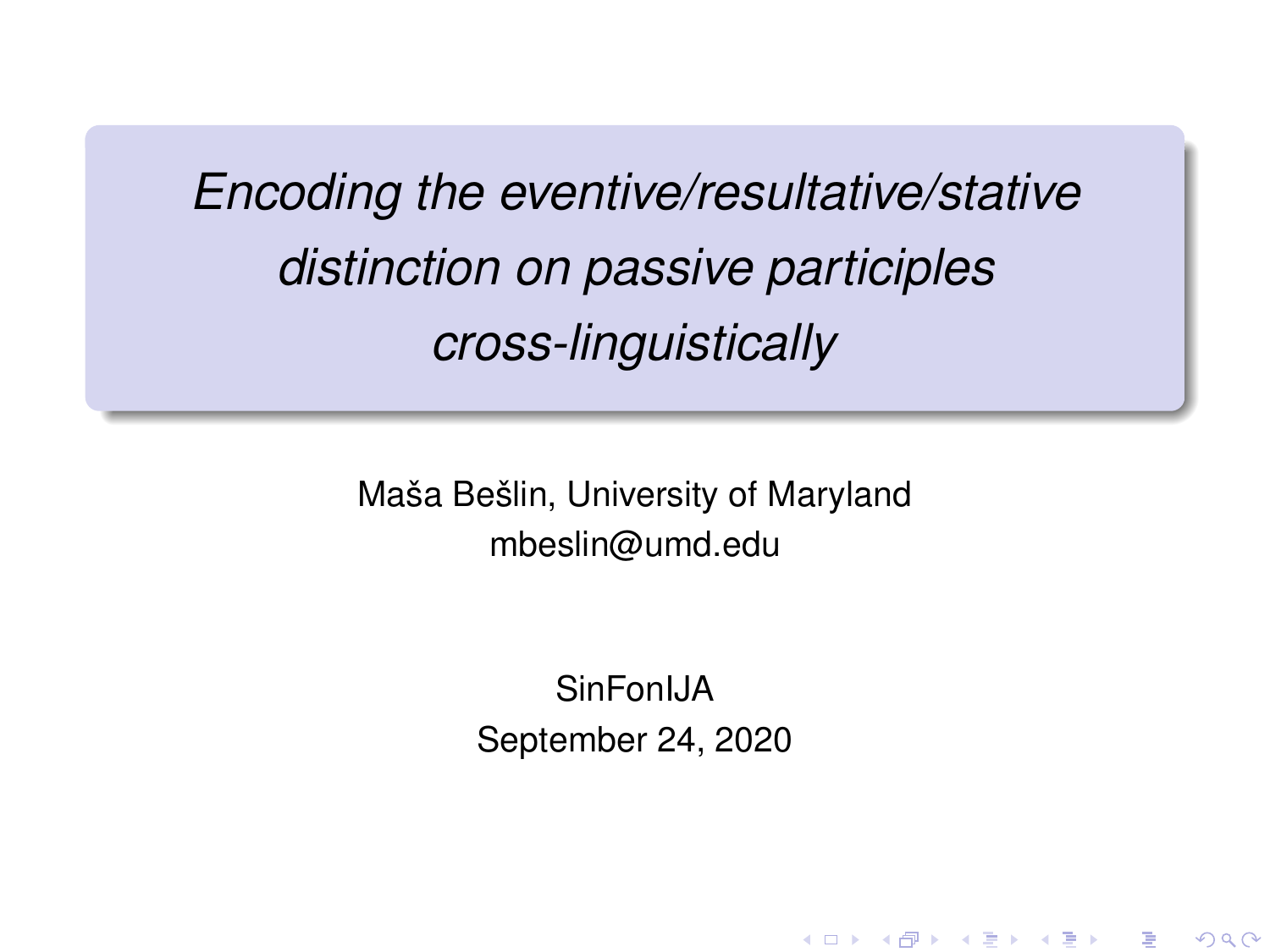<span id="page-1-0"></span>

| Introduction | Background<br>೧೧೧       | The 3 types<br>oο | <b>Resultatives</b><br>000 | <b>Statives</b><br>000 | Conclusion | References |
|--------------|-------------------------|-------------------|----------------------------|------------------------|------------|------------|
|              | What this talk is about |                   |                            |                        |            |            |

[Embick \(2004\)](#page-23-1) introduces a three-way distinction between eventive (1a), resultative (1b), and stative passive participles (1c).

- (1) a. The door was closed by Mary.
	- b. The door remained carefully closed.
	- c. The door was built closed.
- $\rightarrow$  The eventive/resultative distinction with participles is computed differently in languages that mark (viewpoint) aspectual distinctions morphologically on the verb stem, and those that do not.
- $\rightarrow$  Stative participles need not be root-derived (contra [Embick 2004,](#page-23-1) [Alexiadou](#page-23-2) [& Anagnostopoulou 2008,](#page-23-2) in line with [Anagnostopoulou & Samioti 2013\)](#page-23-3)
- $\rightarrow$  Verbal categorizers should be disassociated from event-introducing heads, which may not be verbal in nature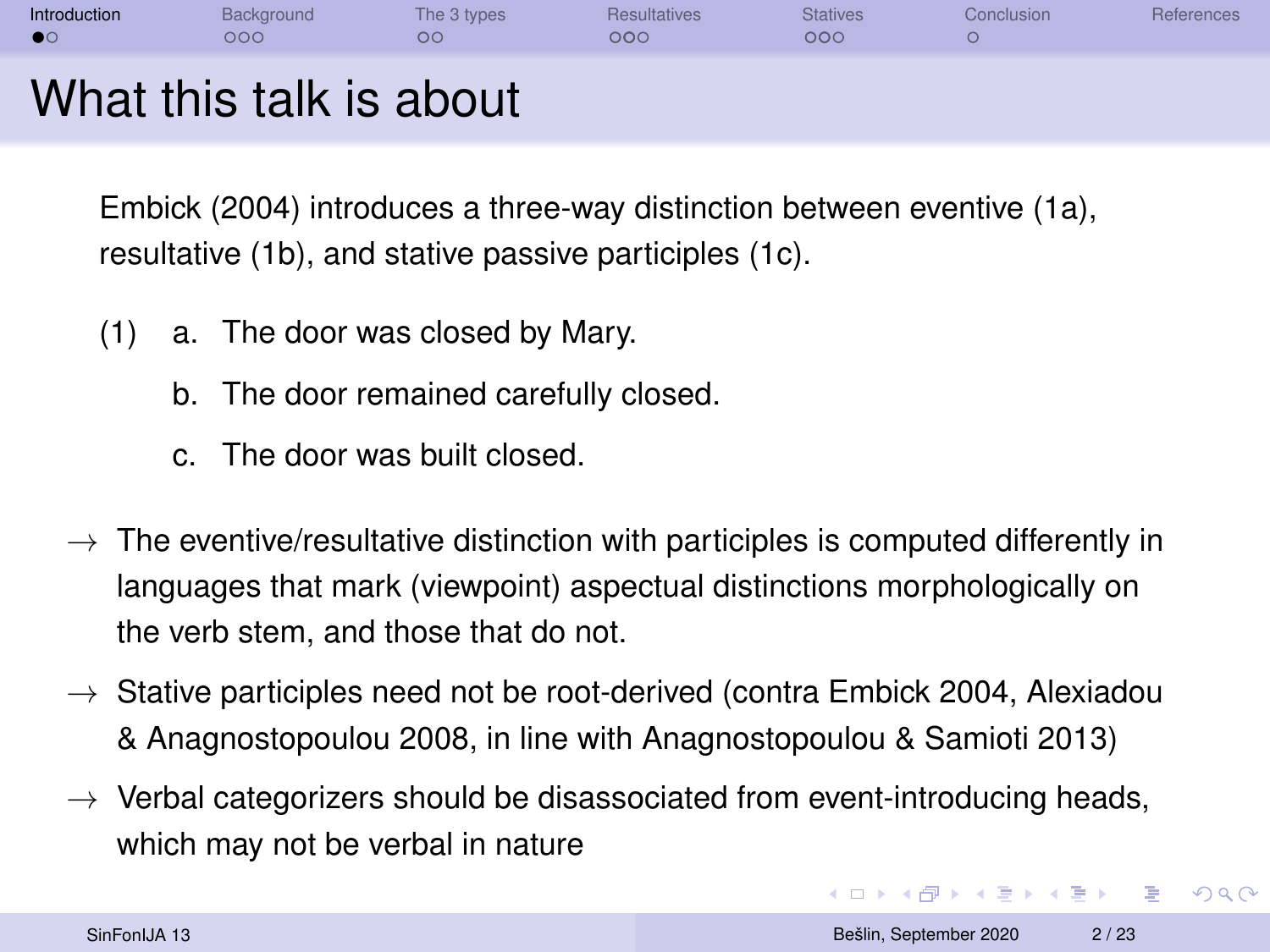| Introduction | Background<br>೧೧೧ | The 3 types<br>$\circ$ | <b>Resultatives</b><br>೧೦೧ | <b>Statives</b><br>೦೦೦ | Conclusion | References |
|--------------|-------------------|------------------------|----------------------------|------------------------|------------|------------|
| Roadmap      |                   |                        |                            |                        |            |            |

- §2: Some background
- §3: The rationale behind the eventive/resultative/stative distinction
- §4: Eventive vs. resultative participles in two types of languages
- §5: Stative participles in SC and beyond
- §6: Conclusion

**KORK ERREST ADAMS**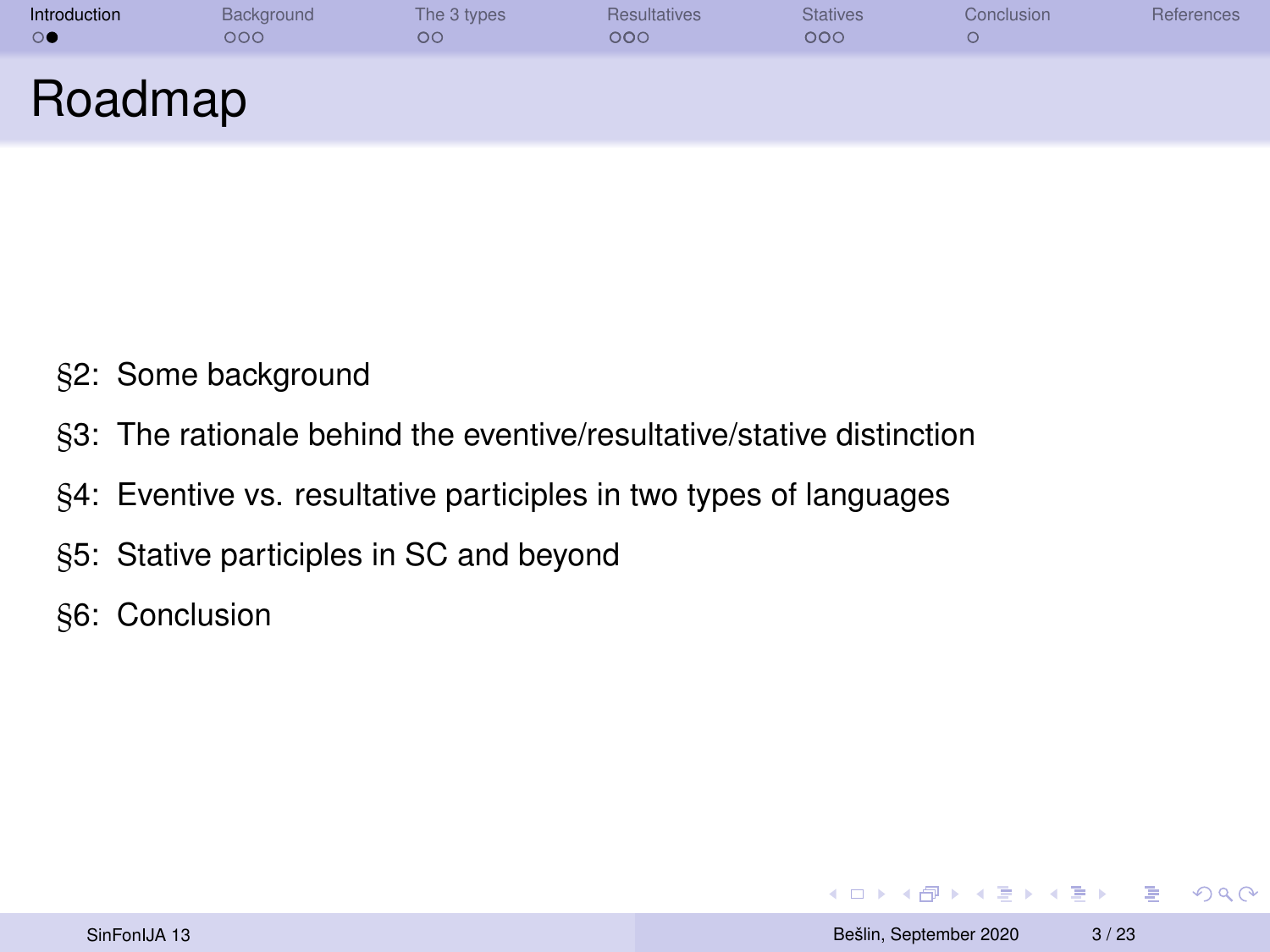<span id="page-3-0"></span>

| Introduction<br>$\circ$ | Background<br>∙⊙ | The 3 types<br>nc | Resultatives<br>000 | <b>Statives</b><br>၁ဝင | Conclusion | <b>References</b> |
|-------------------------|------------------|-------------------|---------------------|------------------------|------------|-------------------|
|                         | -                |                   | $\sim$              |                        |            |                   |

## Background on passive participles

Since [Wasow 1977,](#page-24-0) the broad consensus in the generative literature has been that there are verbal (2a) and adjectival (2b) passive participles [\(Bresnan 1982,](#page-23-4) [Levin & Rappaport 1986,](#page-24-1) [Kratzer 2000,](#page-23-5) [Embick 2004,](#page-23-1) [Alexiadou et al. 2014,](#page-23-6) a.o.)

- (2) a. The vase was broken by Mary.
	- b. The vase seemed broken.

#### **However**:

- > Existing diagnostics do not test for category differences [\(Bešlin 2020\)](#page-23-7)
- $*$  Both eventive and stative passive participles in SC have the syntax and morphology of (deverbal) adjectives [\(Bešlin 2020\)](#page-23-7)
- $*$  Most contemporary accounts of the eventive/ resultative/ stative distinction are based on differences in internal structure
- ➤ Assumption: All passive participles are (deverbal) adjectives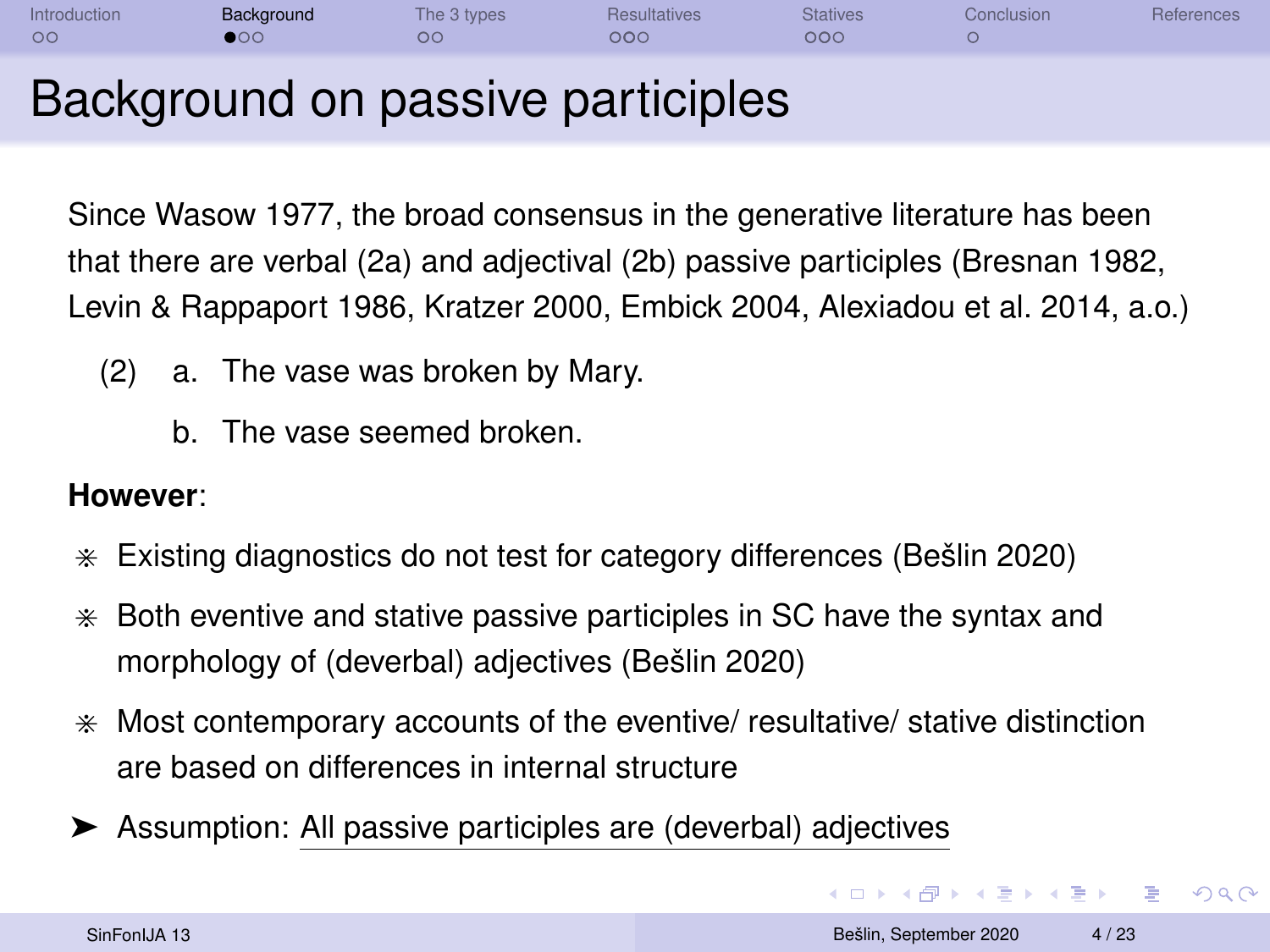| Introduction<br>$\circ$ | Background              | The 3 types | <b>Resultatives</b><br>000 | <b>Statives</b><br>000 | Conclusion | <b>References</b> |
|-------------------------|-------------------------|-------------|----------------------------|------------------------|------------|-------------------|
|                         | Theoretical assumptions |             |                            |                        |            |                   |

I will be adopting a syntactic approach to word formation, à la Distributed Morphology [\(Halle & Marantz 1993,](#page-23-8) [1994,](#page-23-9) [Marantz 1997,](#page-24-2) [Harley & Noyer](#page-23-10) [1999,](#page-23-10) [Harley 2014,](#page-23-11) [Marantz 2019\)](#page-24-3)

- → *Syntax-all-the-way-down*
- $\rightarrow$  Syntactic terminals are populated by: (i) acategorial roots (ii) functional heads
- $\rightarrow$  Vocabulary insertion and meaning assignment:
	- (i) happen at the PF and LF interfaces, respectively
	- (ii) are competition based (the Elsewhere Principle)

**KORK ERREST ADAMS**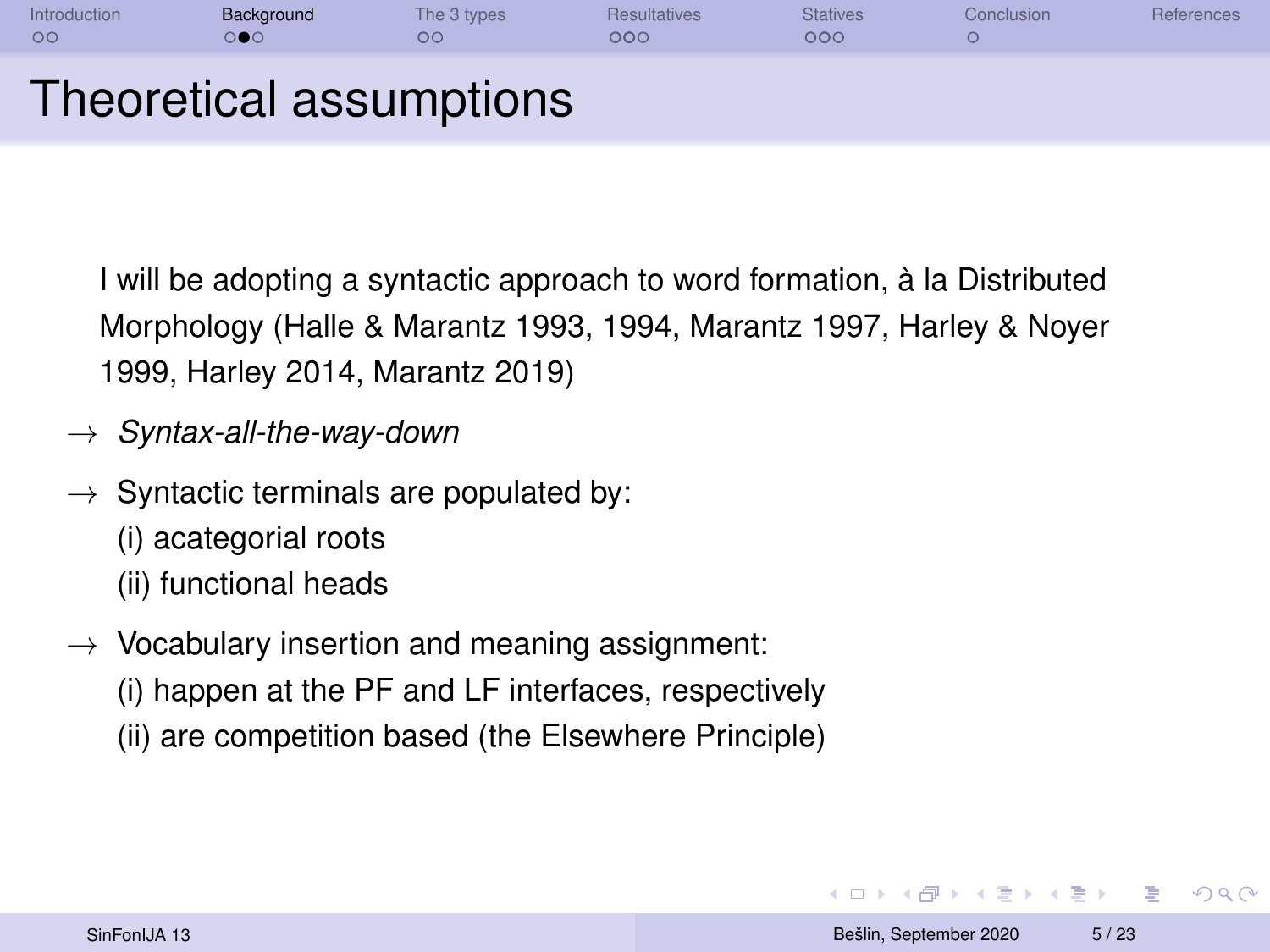| Introduction<br>$\circ$ | Background | The 3 types<br>оc | <b>Resultatives</b><br>000 | <b>Statives</b><br>DOC | Conclusion | Heterences |
|-------------------------|------------|-------------------|----------------------------|------------------------|------------|------------|
|                         |            |                   | - -                        |                        |            |            |

### Theoretical assumptions cont'd



(4) Interface instructions [\(Harley 2014:](#page-23-11)244)

$$
\begin{aligned} \mathsf{PF:} \ \sqrt{\mathit{throw}} &\longleftrightarrow \mathit{flow}/ \\ \mathsf{LF:} \ \sqrt{\mathit{throw}} &\longleftrightarrow \text{"vomit"} / [\mathsf{v}\ [[\_\_\] \sqrt{[\mathsf{up}] \mathsf{p}]]} \mathsf{v} \mathsf{p} \\ &\longleftrightarrow \text{"a light blanket"} / [\mathsf{n}\ [\_\_\] \sqrt{]} \\ &\longleftrightarrow \text{"throw" elsewhere} \end{aligned}
$$

KO KA KO KERKER E YO GO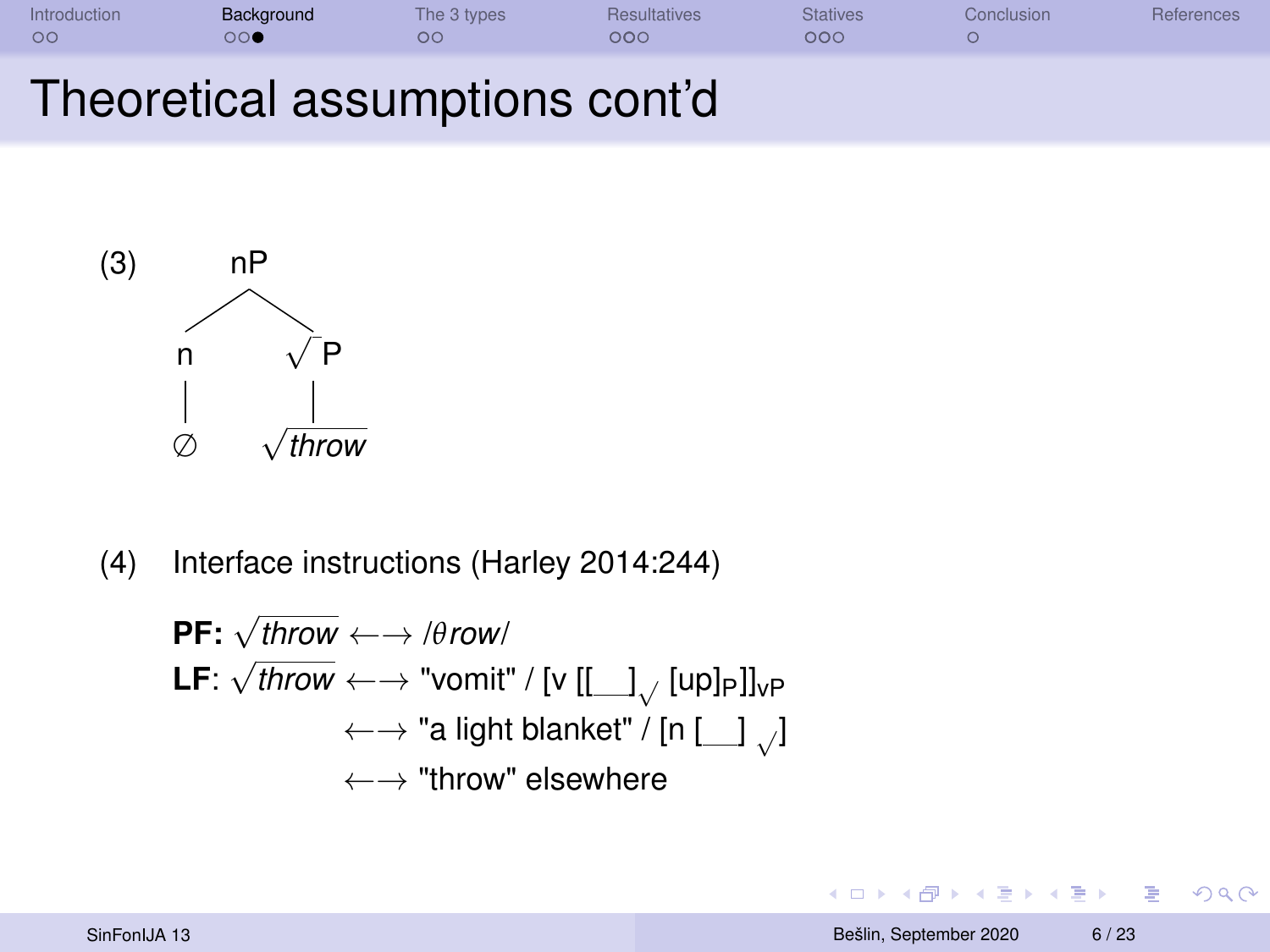<span id="page-6-0"></span>

| <b>OC</b>    | ೦೦೦        |             |                            | 000             |            |            |
|--------------|------------|-------------|----------------------------|-----------------|------------|------------|
| Introduction | Background | The 3 types | <b>Resultatives</b><br>000 | <b>Statives</b> | Conclusion | References |

# The 3 types of passive participles

#### **Eventives vs. Resultatives**

Agentive *by-* phrases

- (5) a. The door was opened by Mary.
	- b. \*The door seemed opened by Mary.

Complements of *seem* and *remain*

- (6) a. \*The door remained opened by Mary.
	- b. The door remained (carefully) opened.

Reversative and negative *un-*

- (7) a. The presents were unpacked by the children.
	- b. The presents seemed (carefully) unpacked.

 $\langle \bigcap \mathbb{P} \rangle$   $\rightarrow$   $\langle \bigcap \mathbb{P} \rangle$   $\rightarrow$   $\langle \bigcap \mathbb{P} \rangle$ 

 $\equiv$   $\Omega$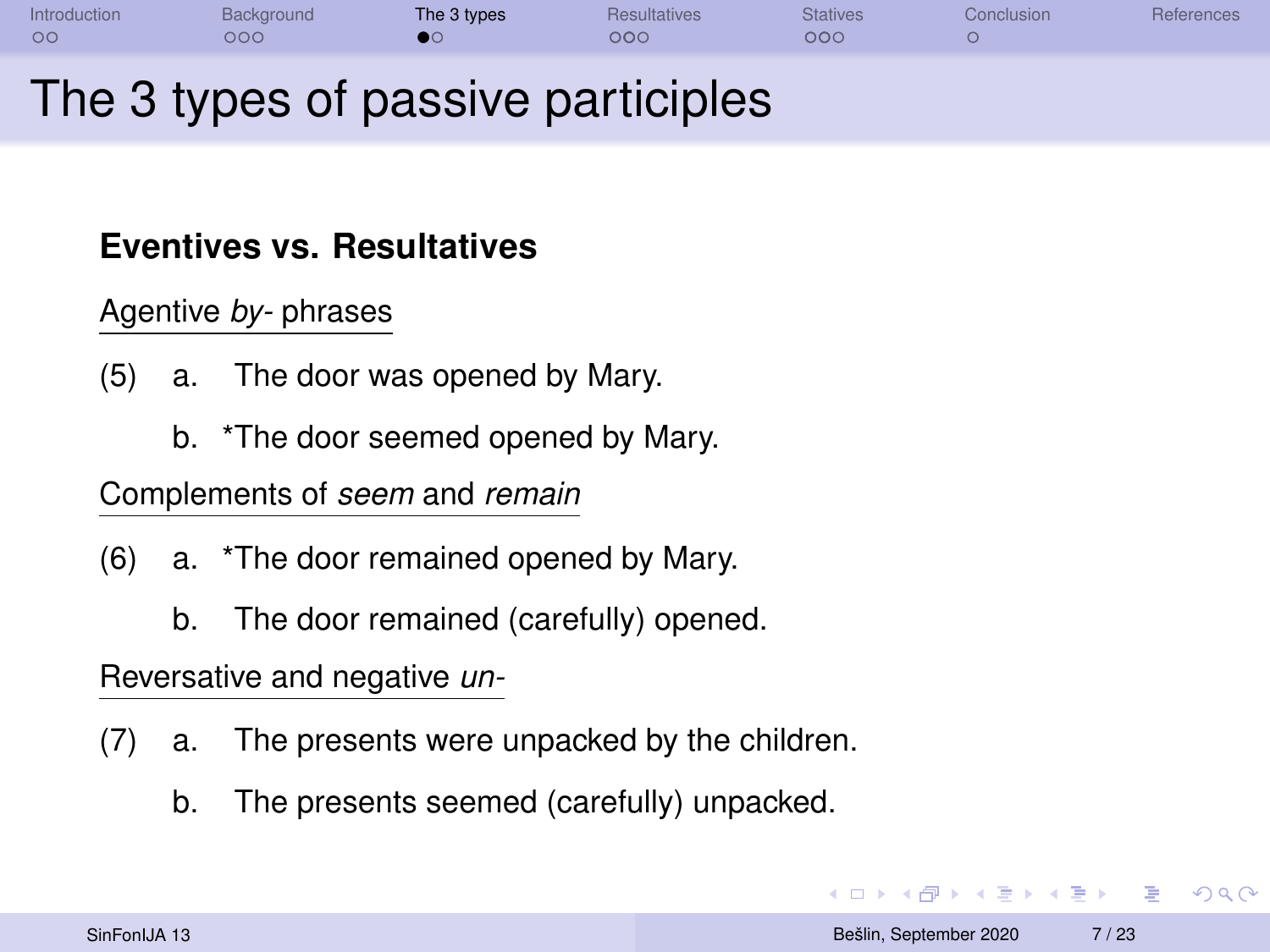| Introduction<br>00 | Background<br>೦೦೦ | The 3 types | <b>Resultatives</b><br>000 | <b>Statives</b><br>೦೦೦ | Conclusion | References |
|--------------------|-------------------|-------------|----------------------------|------------------------|------------|------------|
|                    |                   |             |                            |                        |            |            |

## The 3 types of passive participles cont'd

### **Resultatives vs. Statives**

#### Adverbial modification

- (8) a. The package remained carefully opened/closed.
	- b. \*The package remained carefully open/closed.
- (9) a. the recently opened door
	- b. the recently open door

#### Verbs of creation

- (10) a. \*The door was built opened/closed.
	- b. The door was built open/closed.

#### Resultative secondary predicates

- (11) a. \*He kicked the door opened/closed.
	- b. He kicked the door open/closed.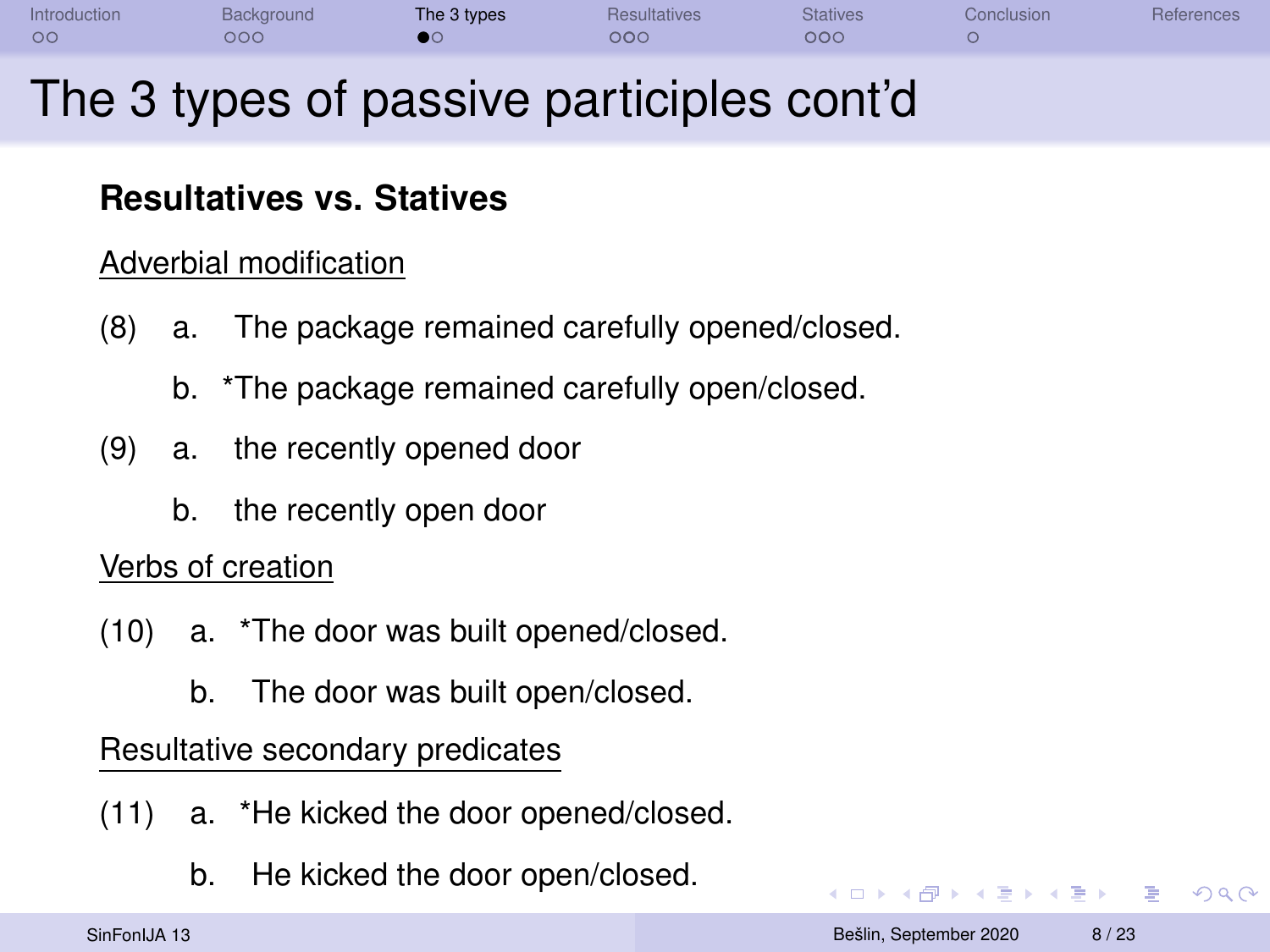

### The structure of English passive participles

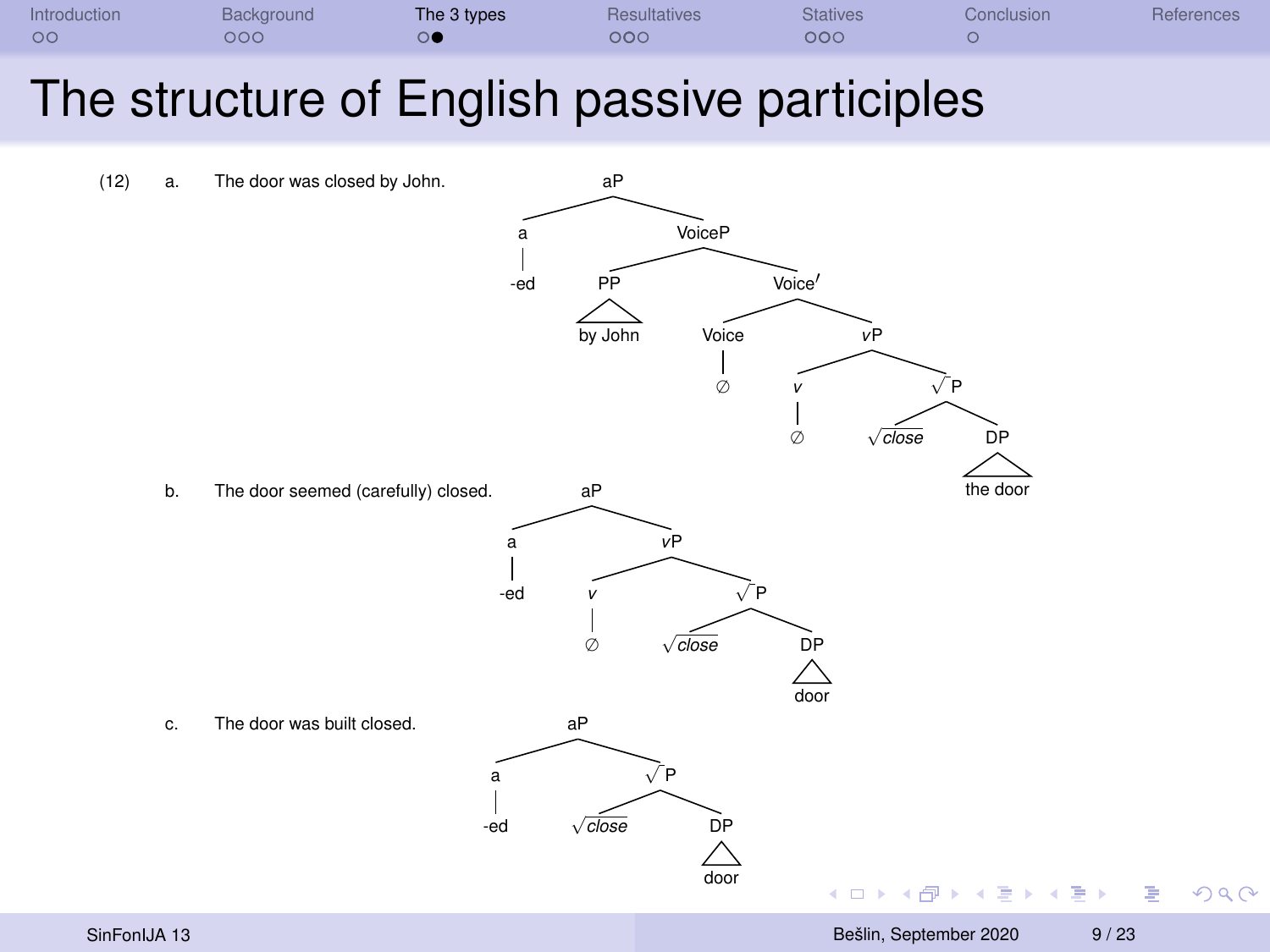<span id="page-9-0"></span>

| Introduction<br>$\circ$ | Background<br>೧೦೧                      | The 3 types | Resultatives<br>$\bullet$ 00 | <b>Statives</b><br>റററ | Conclusion | References |
|-------------------------|----------------------------------------|-------------|------------------------------|------------------------|------------|------------|
|                         | <b>Resultative passive participles</b> |             |                              |                        |            |            |

- $\rightarrow$  Unlike in English, resultative participles in SC allow agentive by-phrases:
	- $(13)$ a. Ta mi se činila iz-lomlj-e-n-a vaza SE seemed PERF-break-V-ADJ-FFM.SG that vase me ho strane nestašnih patuljaka. by side mischievous dwarfs 'That vase seemed broken by the mischievous dwarfs'
- $\rightarrow$  Alexiadou et al. (2014) note this contrast for German and Greek

 $\epsilon$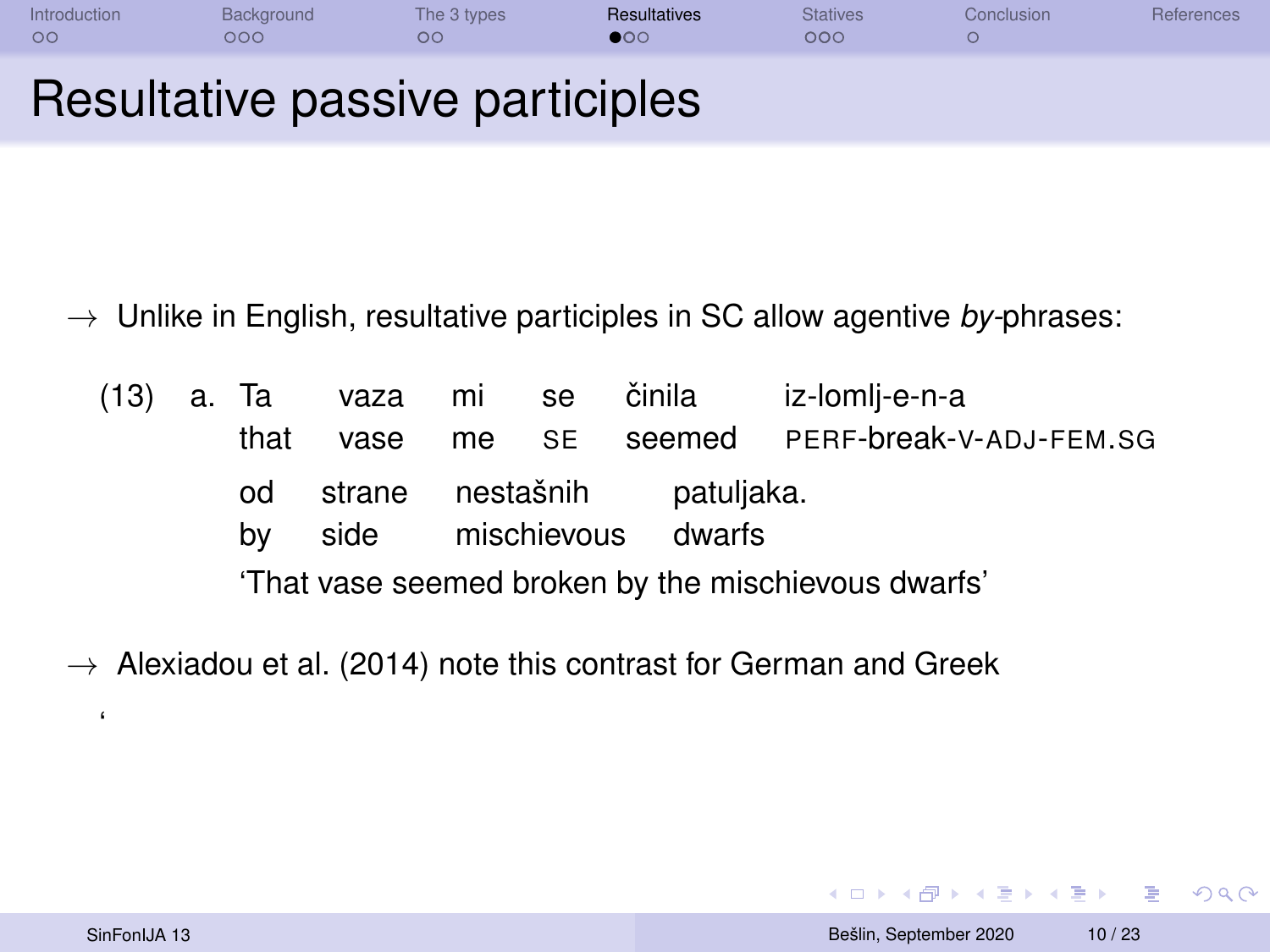| Introduction<br>$\circ$ | Background<br>000   | The 3 types<br>OО | <b>Resultatives</b><br>$\bullet$ 00 | <b>Statives</b><br>000 | Conclusion | <b>References</b> |
|-------------------------|---------------------|-------------------|-------------------------------------|------------------------|------------|-------------------|
|                         | Resultatives cont'd |                   |                                     |                        |            |                   |

#### **A brief summary of AGS 2014:**

✴ Events enter the derivation as predicates of event kinds, and get instantiated when they are embedded under further functional structure, e.g. tense/ aspect.

✴ In German (and English) adjectival participles are not directly embedded under tense/aspect  $\rightarrow$  the event remains in the kind domain  $\rightarrow$  naming event participants is impossible

✴ In Greek (and SC) the additional aspectual structure instantiates the event  $\rightarrow$  naming the agent of the event is possible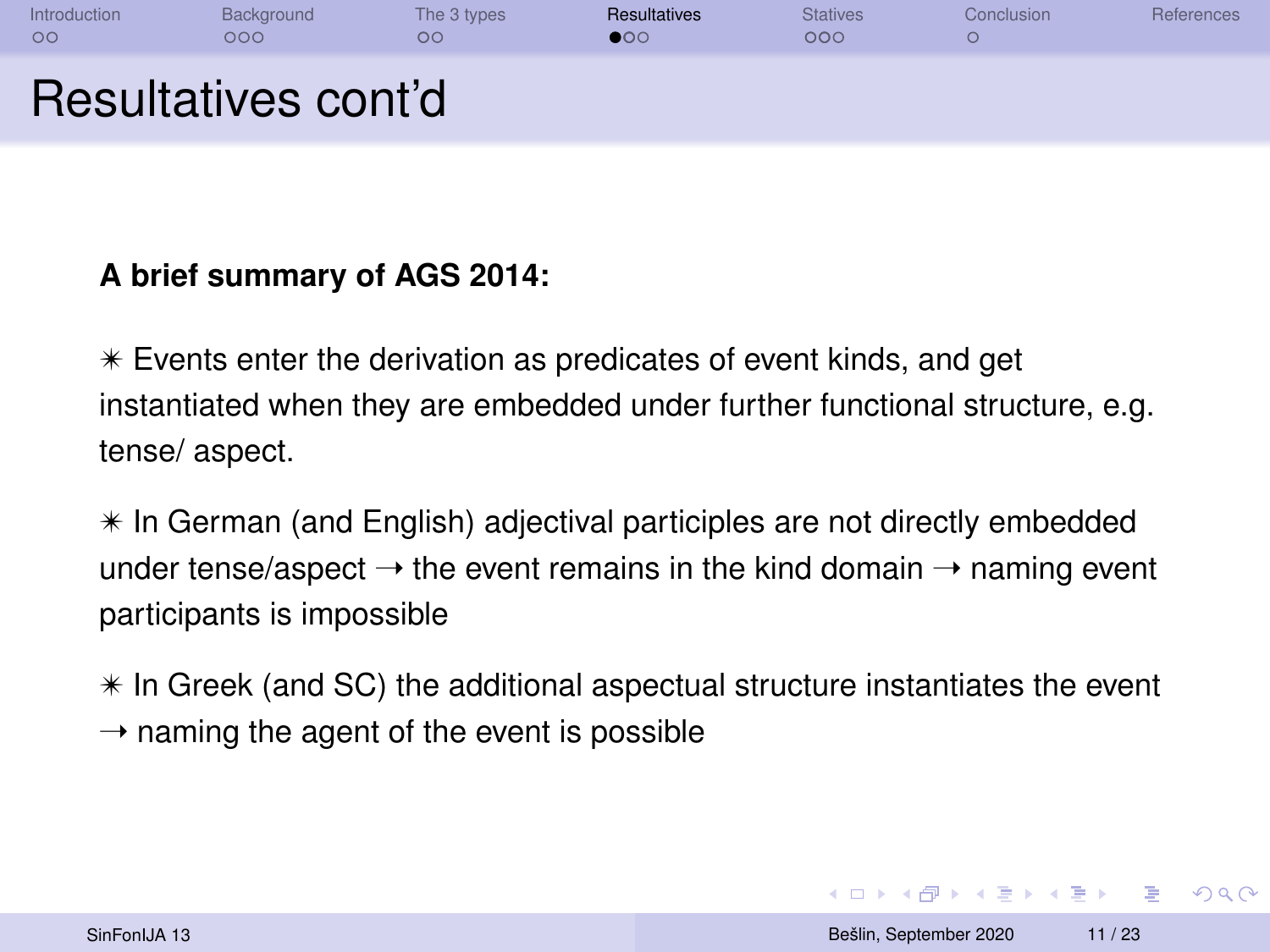| Introduction<br>$\circ$ | Background<br>೧೦೧ | The 3 types<br>$\circ$ | <b>Resultatives</b><br>000 | <b>Statives</b><br>000 | Conclusion | References |
|-------------------------|-------------------|------------------------|----------------------------|------------------------|------------|------------|
| 3 problems:             |                   |                        |                            |                        |            |            |

Encoding aspect is not a sufficient condition for verbs to be compatible with by-phrases in stative contexts, or even with stative contexts as such (14); perfective aspect is needed (or the *perfect*, as in Greek.)

| (14) | *Ta  |        |             | vaza mi se činila | lomli-e-n-a                                           |
|------|------|--------|-------------|-------------------|-------------------------------------------------------|
|      | that | vase   |             |                   | me SE seemed broken.IMPF-V-ADJ-FEM.SG                 |
|      | (od  | strane | nestašnih   | patuljaka).       |                                                       |
|      | (bv  | side   | mischievous | dwarfs)           |                                                       |
|      |      |        |             |                   | 'That vase seemed broken (by the mischievous dwarfs)' |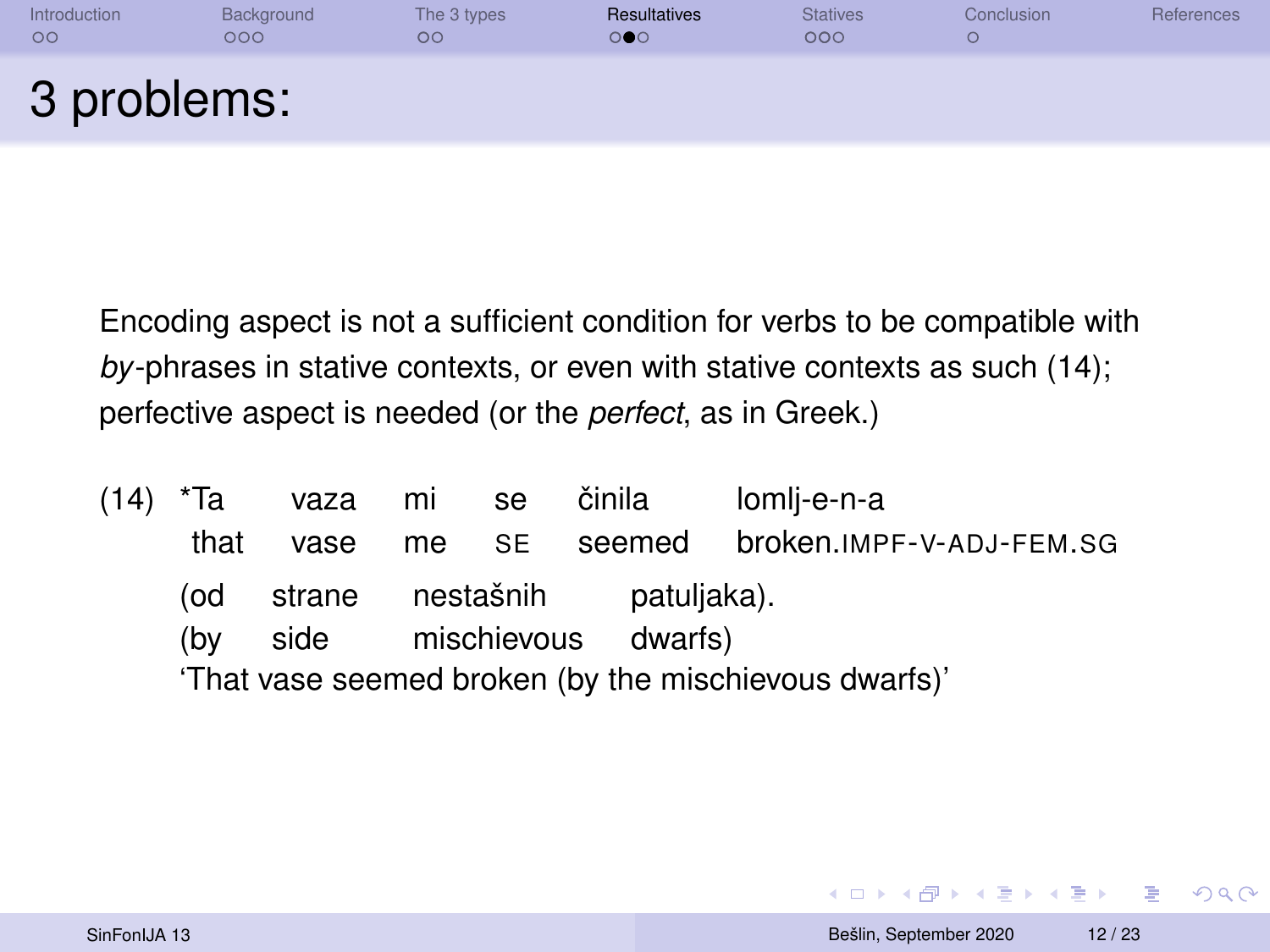| Introduction<br>00 | Background<br>000 | The 3 types<br>OО | Resultatives<br>ಂ೦೧ | <b>Statives</b><br>000 | Conclusion | <b>References</b> |
|--------------------|-------------------|-------------------|---------------------|------------------------|------------|-------------------|
| 3 problems:        |                   |                   |                     |                        |            |                   |

Base imperfectives  $\not\rightarrow$  syntactic aspect? But then...

- The analysis in AGS 2014 still cannot account for the general incompatibility of imperfectives with stative contexts;
- How is the event instantiated with eventive participles, which are also deverbal adjectives?;
- Secondary imperfectives are also bad:

|                                                  |                                       |          |  |  | (15) *Ova kupola mi se činila o-slik-a-va-n-a |  |  |  |
|--------------------------------------------------|---------------------------------------|----------|--|--|-----------------------------------------------|--|--|--|
| this                                             | dome                                  |          |  |  | me SE seemed PERF-paint-V-IMPF-ADJ-FEM.SG     |  |  |  |
| (od<br>bv                                        | strane talentovanih umetnika)<br>side | talented |  |  |                                               |  |  |  |
| 'This dome seemed painted (by talented artists)' |                                       |          |  |  |                                               |  |  |  |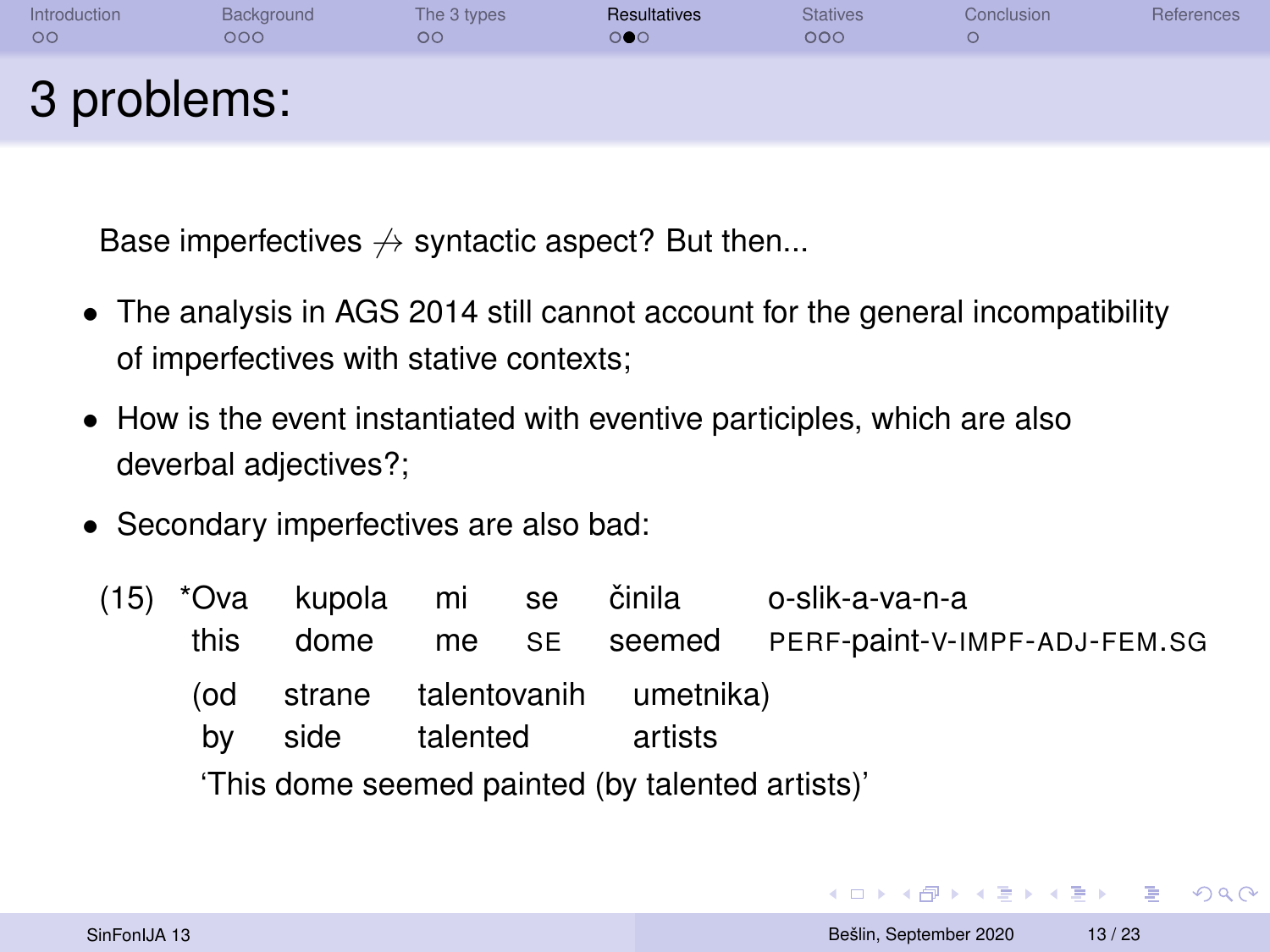| Introduction<br>$\circ$ | Background<br>000 | The 3 types<br>OΟ | Resultatives<br>000 | <b>Statives</b><br>000 | Conclusion | References |
|-------------------------|-------------------|-------------------|---------------------|------------------------|------------|------------|
| 3 problems:             |                   |                   |                     |                        |            |            |

Comparing (13) with (14) and (15), it is clear that the availability of the stative reading on SC participles in general is dependent on the presence of perfective aspect as the structurally highest aspectual layer.

- (16) a. Ta that vaza vase mi me se SE činila seemed iz-lomliena PERF-broken od by strane side nestašnih... mischievous 'That vase seemed broken by the mischievous...'
	- b. \*Ta that vaza vase mi me se SE cinila ˇ seemed lomliena broken.IMPF (od (by strane side nestašnih...). mischievous) 'That vase seemed broken (by the mischievous...)'
	- c. \*Ova this kupola dome mi me se **SE** činila seemed o-slik-a-va-n-a PERF-paintV-IMPF-ADJ-FEM.SG (od...) by 'This dome seemed painted (by...)'

 $QQ$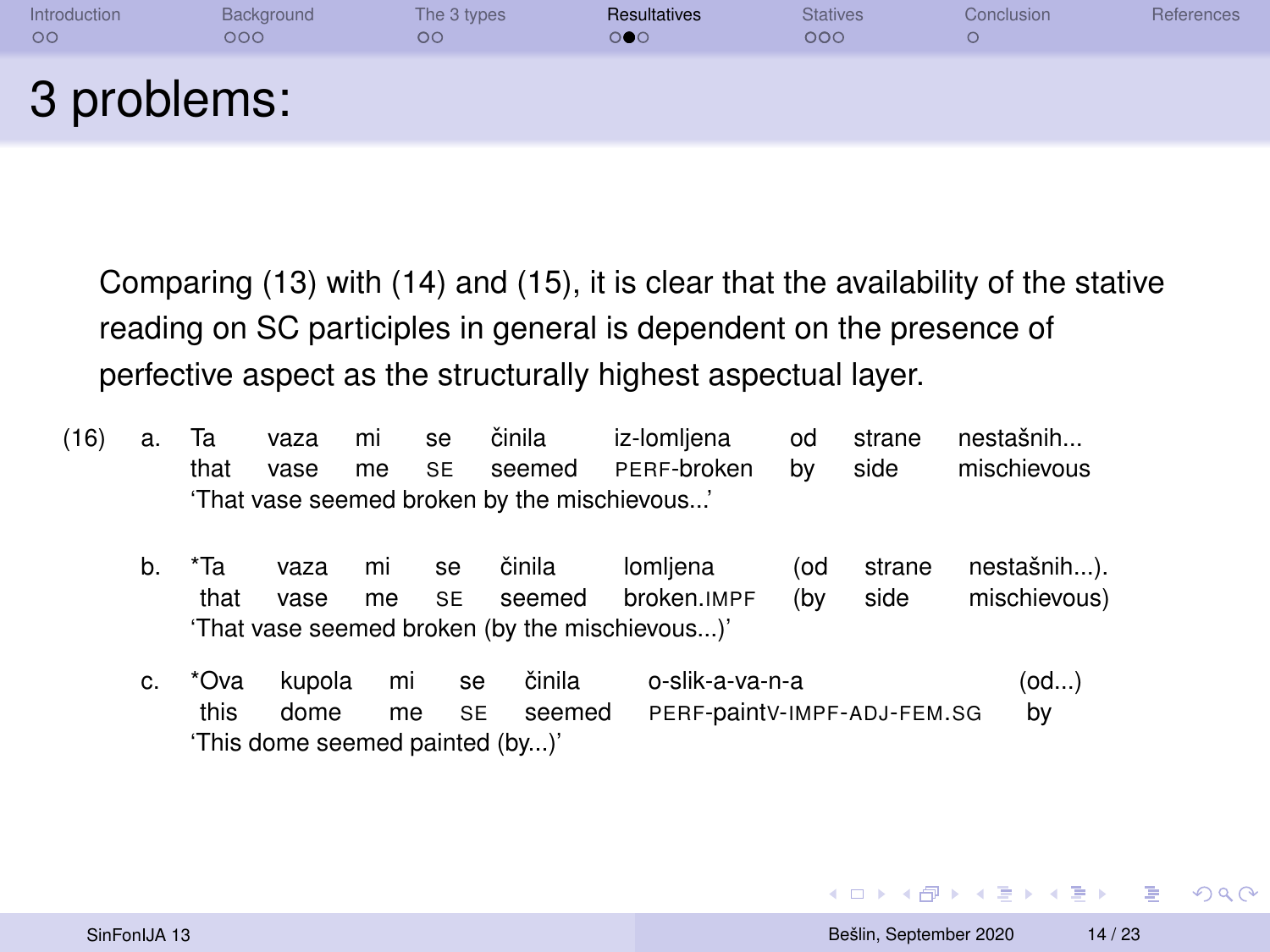| Introduction<br>$\circ$ | Background<br>000 | The 3 types<br>OC              | Resultatives<br>ை | <b>Statives</b><br>000 | Conclusion | References |
|-------------------------|-------------------|--------------------------------|-------------------|------------------------|------------|------------|
|                         |                   | Perfectivity with resultatives |                   |                        |            |            |

- $\rightarrow$  A salient property of perfective viewpoint is that it includes in its denotation the final endpoint of a situation [\(Smith 1991\)](#page-24-4); the imperfective does not.
- $\rightarrow$  Since there is no endpoint, there can be no resulting state, i.e. no state for the resultative participle to refer to.
- $\rightarrow$  If this prerequisite of perfectivity is satisfied, both agentive *by*-phrases and event-related modifiers are possible without any effect on the stative interpretation.
- $\rightarrow$  This effect is obvious in SC where we can construct minimal pairs, but the analysis also extends to Greek which does not encode aspectual *distinctions* on passive participles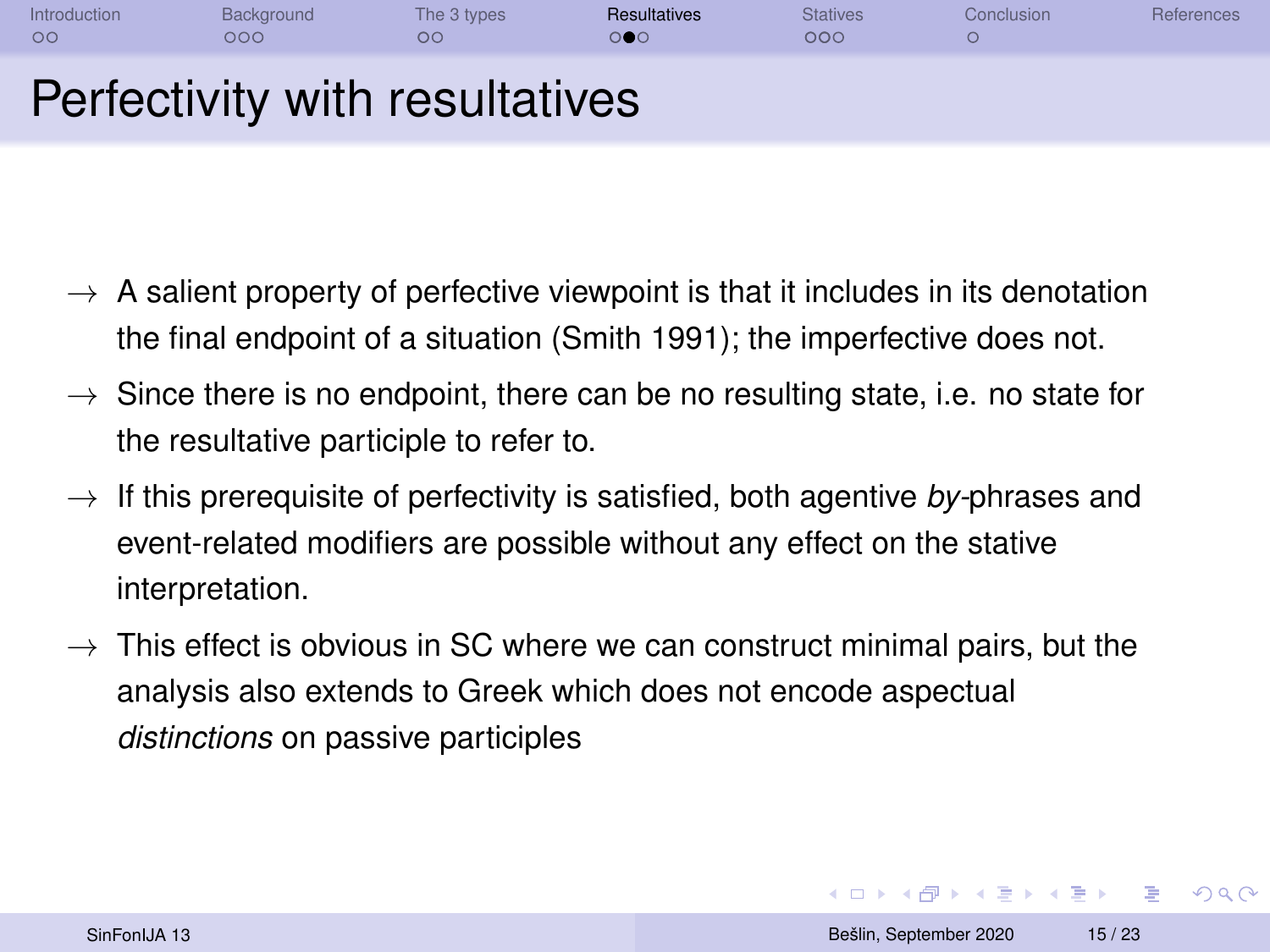| Introduction<br>00 <sup>1</sup> | Background<br>၁ဝဝ | The 3 types<br>ОC | <b>Resultatives</b><br>၁၀၀ | <b>Statives</b><br>၁၀၀ | Conclusion | References |
|---------------------------------|-------------------|-------------------|----------------------------|------------------------|------------|------------|
|                                 |                   |                   |                            |                        |            |            |

### Compare:



 $\equiv$ 

 $299$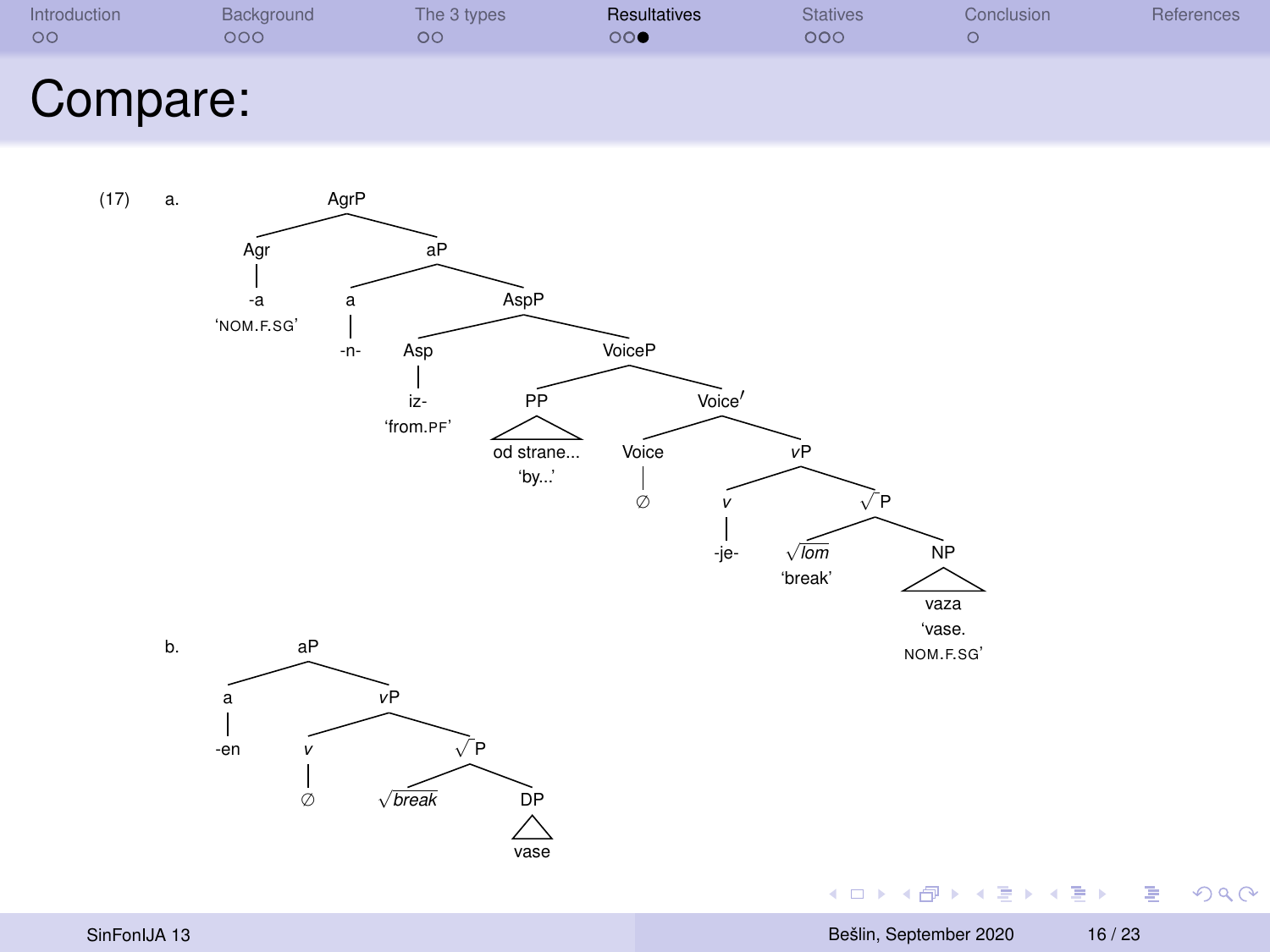<span id="page-16-0"></span>

| Introduction<br>$\circ$ | Background<br>000 | The 3 types<br>ററ           | <b>Resultatives</b><br>000 | <b>Statives</b><br>$\bullet$ 00 | Conclusion | <b>References</b> |
|-------------------------|-------------------|-----------------------------|----------------------------|---------------------------------|------------|-------------------|
|                         |                   | Stative passive participles |                            |                                 |            |                   |

- Do not entail the existence of a prior event:
	- (18) a. I porta itan anix-ti / klis-ti. the door was open closed 'The door was open / closed'
		- b. I porta itan anig-meni / klis-meni. the door was opened closed 'The door was opened / closed' (Anagnostopoulou 2003:12)
- Recall the analysis in [Embick 2004,](#page-23-1) [Alexiadou & Anagnostopoulou 2008:](#page-23-2)  $\rightarrow$  stative passive participles are root-derived

**KORK ERREST ADAMS**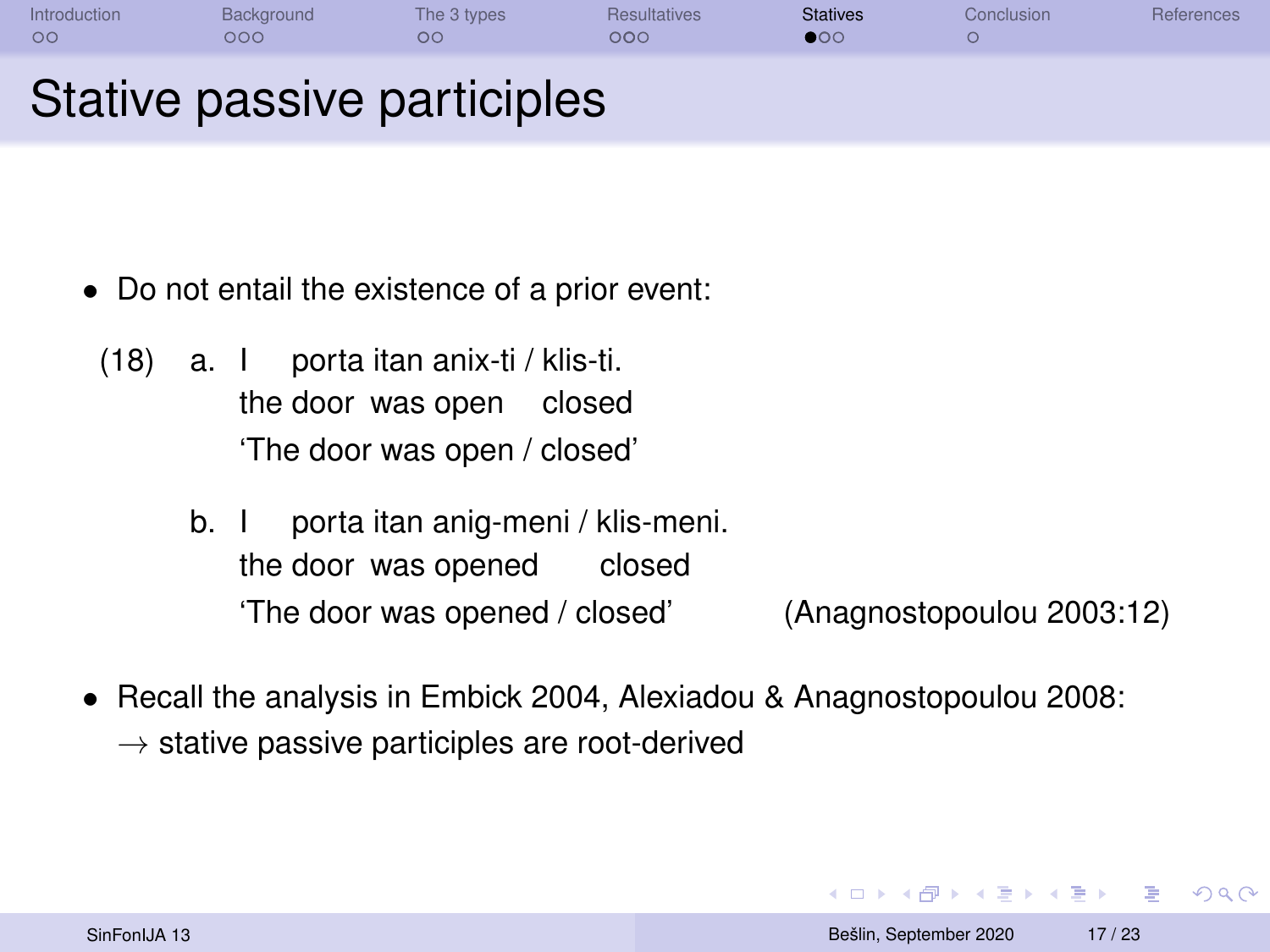| Introduction<br>00 | Background<br>000 | The 3 types<br>$\circ$ | <b>Resultatives</b><br>000 | <b>Statives</b><br>000 | Conclusion | References |
|--------------------|-------------------|------------------------|----------------------------|------------------------|------------|------------|
| <b>SC</b> statives |                   |                        |                            |                        |            |            |

Stative passive participles in SC (19b) can contain a rich verbal structure:

- (19) Trake su...
	- a. mi se činile pažljivo is-pre-sav-i-ja-n-e me SE seemed carefully CMPL-PERF-fold-V-IMPF-ADJ-FEM.PL 'The ribbons seemed carefully folded'
	- b. 3D printerom napravljene is-pre-sav-i-ja-n-e. 3D printer made CMPL-PERF-fold-V-IMPF-ADJ-FEM.PL *lit.* 'The ribbons were made with a 3D printer folded'

NB: There is no folding event in (19b); *by-* phrases, event-related modifiers (e.g. *robotskom rukom* 'with a robotic arm') and manner adverbials (e.g. *silovito* 'forcefully') are all banned.

**KORK ERREST ADAMS**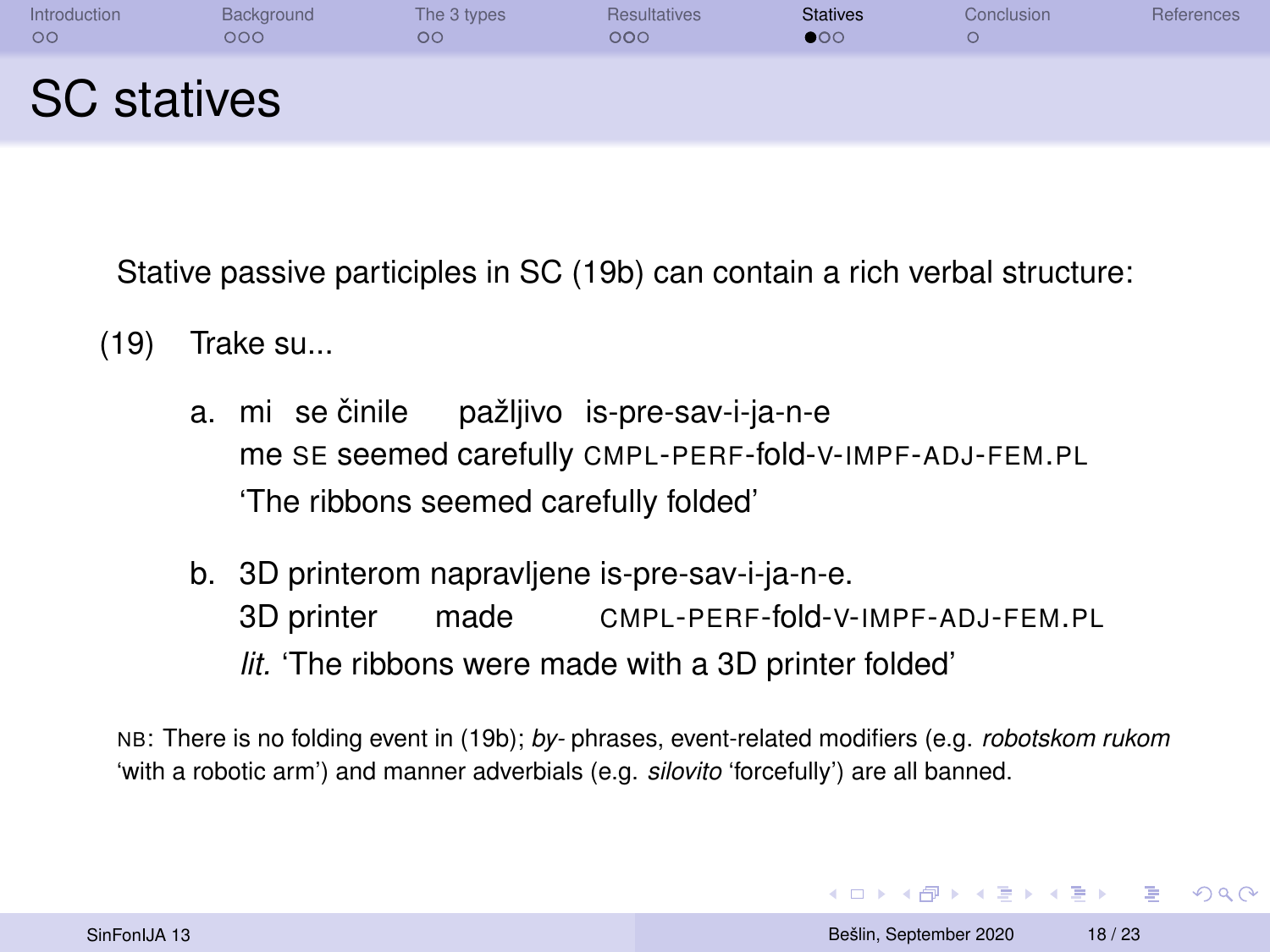| Introduction<br>$\circ$ | Background<br>000 | The 3 types<br>$\circ$ | <b>Resultatives</b><br>000 | <b>Statives</b><br>$\circ \bullet \circ$ | Conclusion | References |
|-------------------------|-------------------|------------------------|----------------------------|------------------------------------------|------------|------------|
| V VS. EVENT?            |                   |                        |                            |                                          |            |            |

- (19b) suggests that verbalizers, which can apparently host further verbal structure such as aspect, should be seen as separate from eventintroducing heads (contra [Harley 1995](#page-23-12) and subsequent work, Anagnostopoulou 2003, Embick 2004, A&A 2008, a.o.)
- [Anagnostopoulou & Samioti 2013](#page-23-3) argue, based on the fact that Greek stative participles occur with overt verbalizers, that there is a split between the abstract *v* head which introduces an event variable (*v*E) and morphological verbalizers ( $v$ C).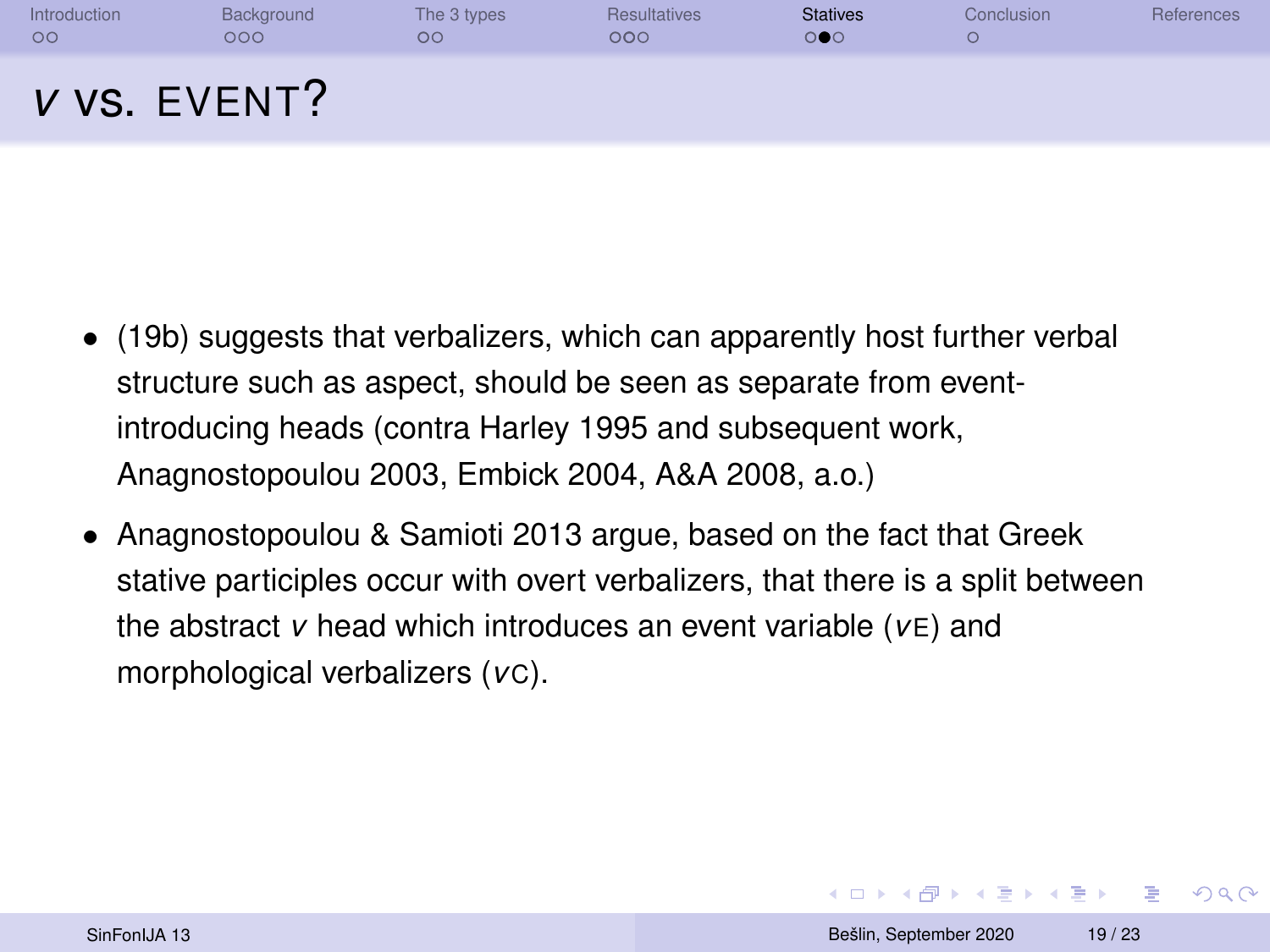| Introduction<br>$\circ$ | Background<br>000 | The 3 types<br>OО | <b>Resultatives</b><br>000 | <b>Statives</b><br>000 | Conclusion | References |
|-------------------------|-------------------|-------------------|----------------------------|------------------------|------------|------------|
|                         | V VS. EVENT?      |                   |                            |                        |            |            |

- Verbalizers can be present in English stative participles as well
	- (20) **Context**: Imagine a set of giant statues in the form of Latin letters. If the statues were originally arranged in the right order, one could say: The statues were built alphabetized.
- I would like to suggest that EVENT is not a species of *v* at all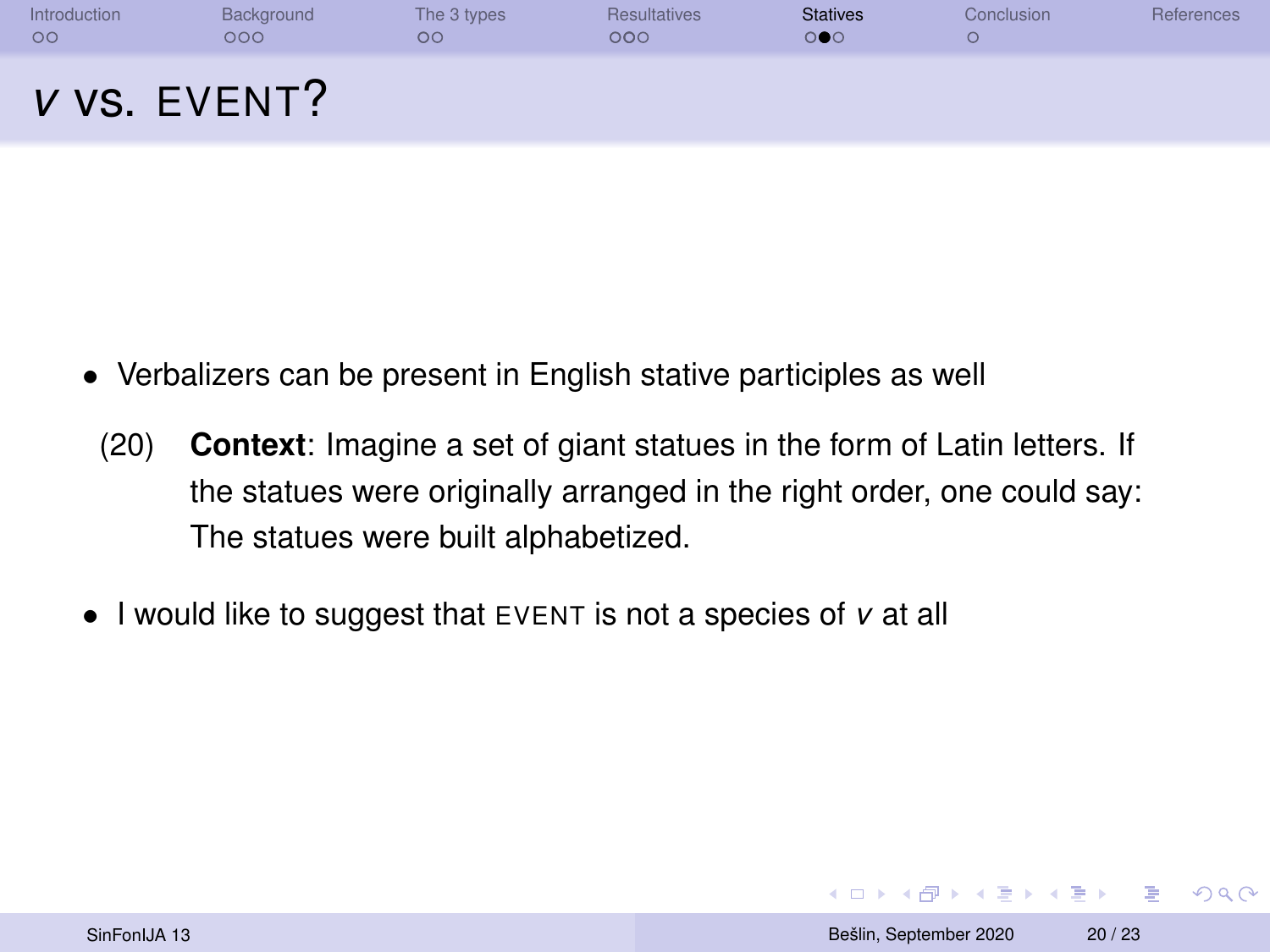| Introduction<br>$\circ$ | Background<br>000   | The 3 types<br>$\circ$ | <b>Resultatives</b><br>000 | <b>Statives</b><br>000 | Conclusion | References |
|-------------------------|---------------------|------------------------|----------------------------|------------------------|------------|------------|
|                         | V VS. EVENT? cont'd |                        |                            |                        |            |            |

- There seems to exist a double dissociation between EVENT and *v*:
- $\rightarrow$  stative passive participles (19b)
- $\rightarrow$  Kimian statives (cf. nouns derived from the same root):
	- (21) a. im-a-ti 'own-V-INF'
		- b. lič-i-ti 'resemble-V-INF'
		- c. mrz-e-ti 'hate-V-INF'
		- d. mrž-nja 'hate-N'
- $\rightarrow$  simple event nominalizations:
	- (22) Divlja wild grad-nja je trajala build-N is lasted godinama. years 'The illegal construction lasted for years'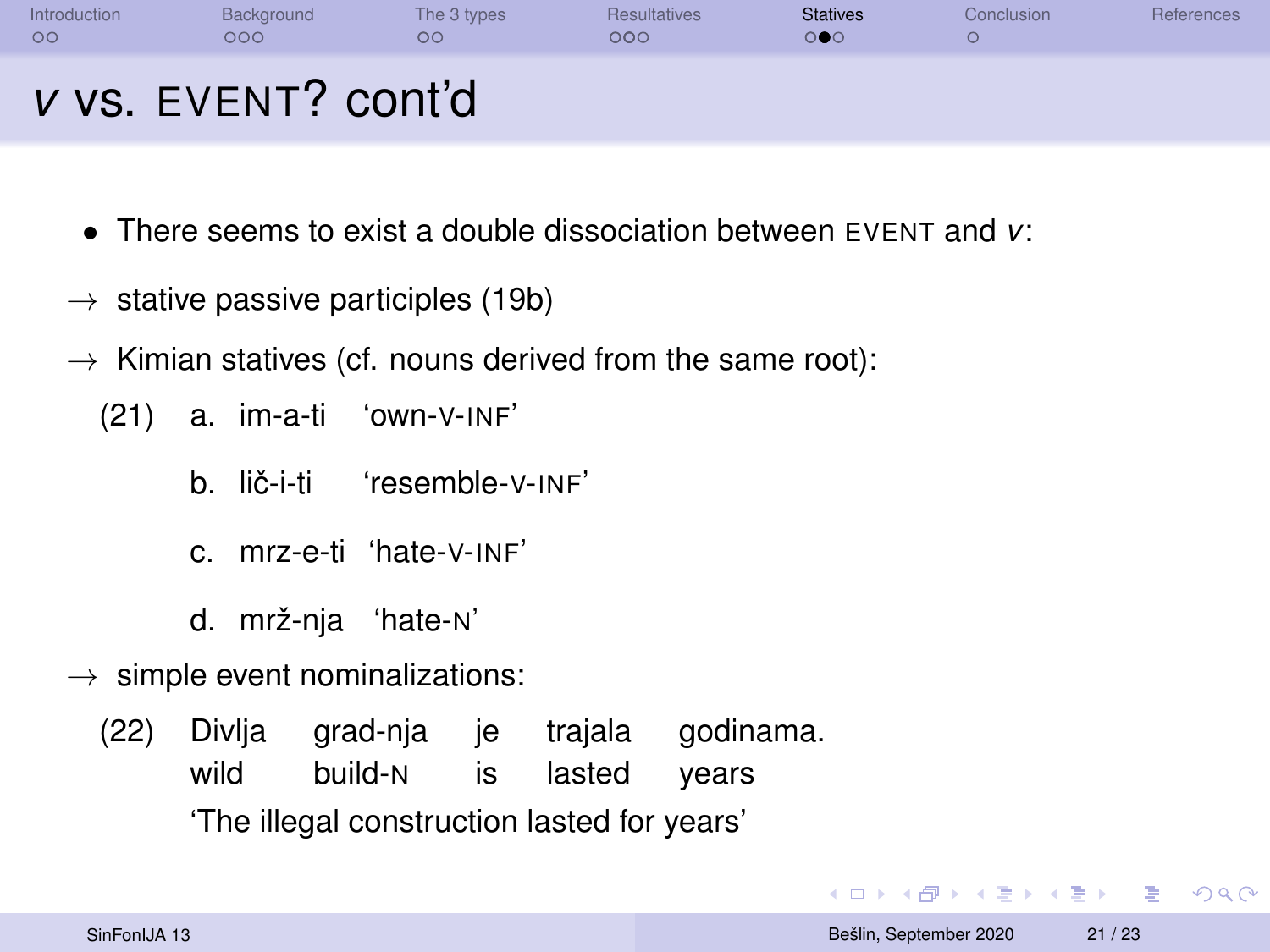| Introduction | Background | The 3 types | <b>Resultatives</b> | <b>Statives</b> | Conclusion | References |
|--------------|------------|-------------|---------------------|-----------------|------------|------------|
| $\circ$      | ၁ဝဝ        |             | 000                 | 000             |            |            |
|              |            |             |                     |                 |            |            |

### Proposed structure for SC and English statives:





 $\rightarrow$ 

 $\sim$ 

×

E

 $298$ 

**◆ロト ◆母ト**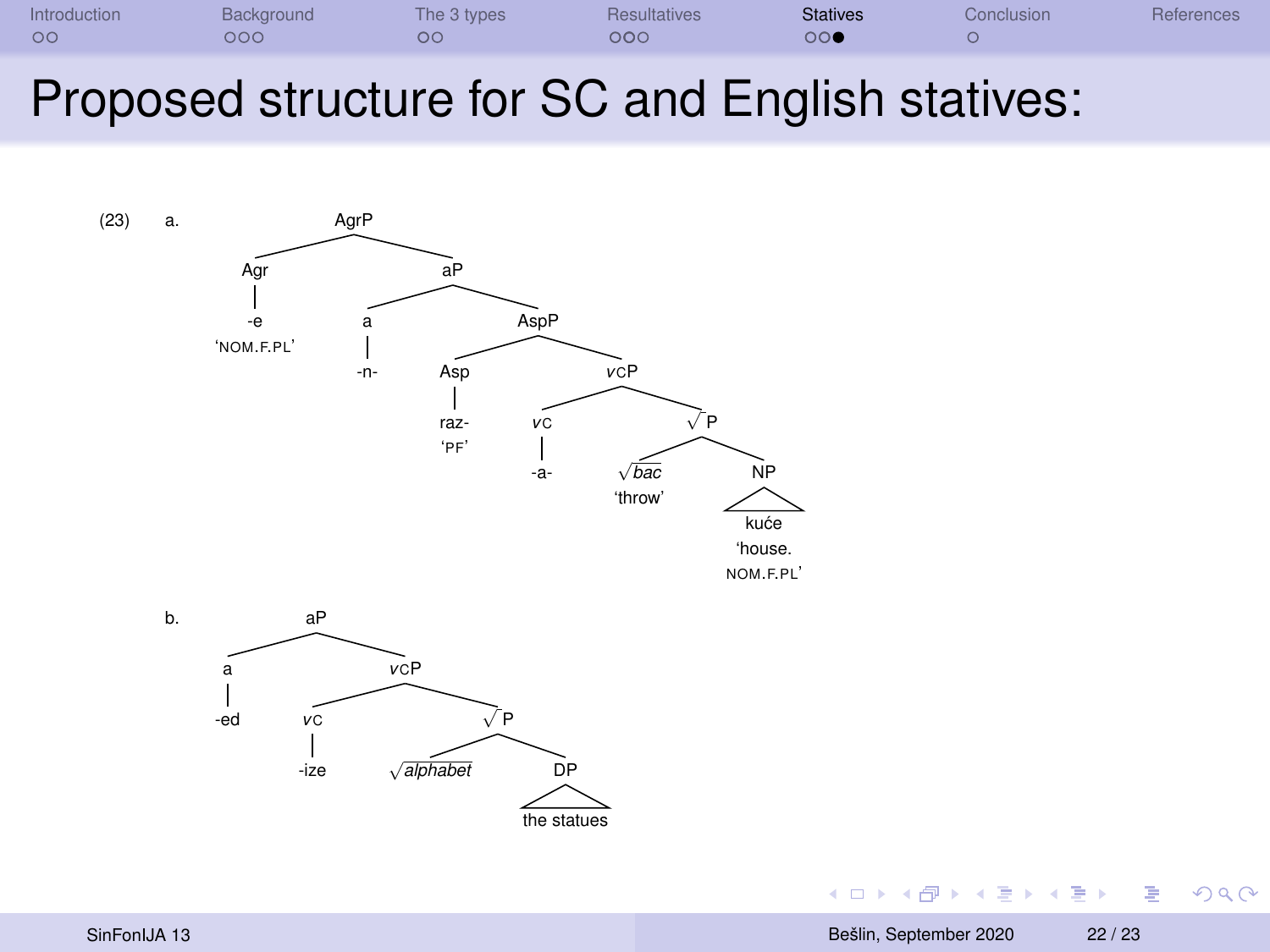<span id="page-22-0"></span>

| Introduction<br>00 | Background<br>000 | The 3 types<br>ОC | <b>Resultatives</b><br>000 | <b>Statives</b><br>000 | Conclusion | References |
|--------------------|-------------------|-------------------|----------------------------|------------------------|------------|------------|
| <b>Conclusions</b> |                   |                   |                            |                        |            |            |

- There is a clear divide between resultative participles in languages that morphologically encode aspect on verbs stems and those that do not.
- Perfective in aspect-marking languages is an overt realization of the result state  $\rightarrow$  stativity cannot be overridden by the presence of agentive phrases.
- Purely stative passive participles need not be root-derived
- There is some evidence for the dissociation of verbal categorizers and event-introducing heads, which may not be verbal in nature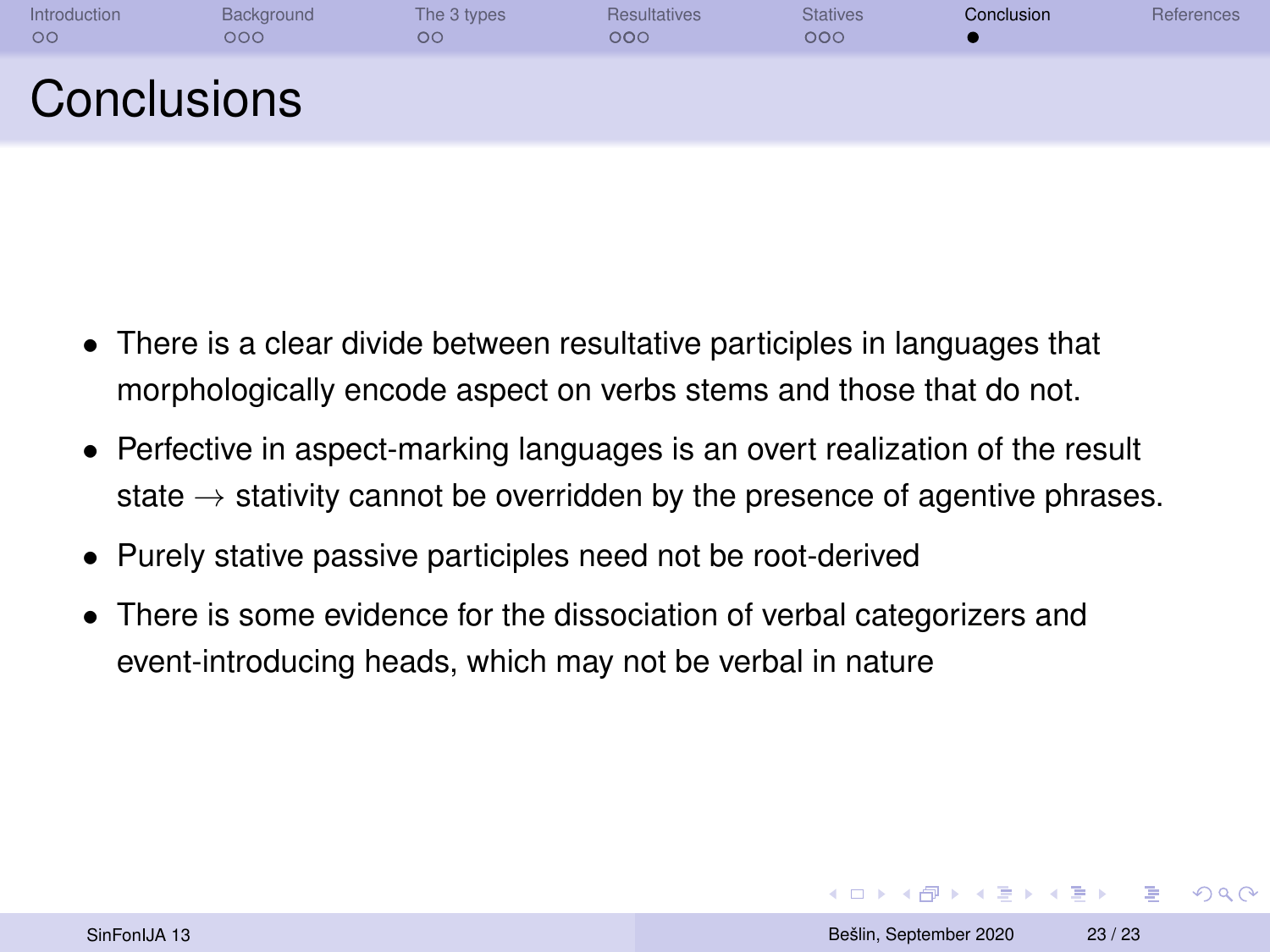<span id="page-23-0"></span>

| Introduction | Background | The 3 types | <b>Resultatives</b> | <b>Statives</b> | Conclusion | References |
|--------------|------------|-------------|---------------------|-----------------|------------|------------|
| $\circ$      | ೦೦೦        | $\circ$     | ၁၀၀                 | $\circ \circ$   |            |            |

<span id="page-23-2"></span>Alexiadou, Artemis & Elena Anagnostopoulou. 2008. Structuring participles. In C. Chang &

H. Haynie (eds.), *Proceedings of the 26th West Coast Conference on Formal Linguistics*, 33–41. Somerville, MA: Cascadilla Proceedings Project.

<span id="page-23-6"></span>Alexiadou, Artemis, Berit Gehrke & Florian Schäfer. 2014. The argument structure of adjectival participles revisited. *Lingua* 149. 118–138.

<span id="page-23-3"></span>Anagnostopoulou, Elena & Yota Samioti. 2013. Allosemy, idioms, and their domains. In C. Sevdali R. Folli & R. Truswell (eds.), *Syntax and its Limits*, 218–250. Oxford: OUP.

<span id="page-23-7"></span>Bešlin, Maša. 2020. What's in a name? The syntax of passive participles. Available:

[https://www.masabeslin.com/assets/pdf/beslin\\_sls\\_handout.pdf](https://www.masabeslin.com/assets/pdf/beslin_sls_handout.pdf).

- <span id="page-23-4"></span>Bresnan, Joan. 1982. The passive in lexical theory. In J. Bresnan (ed.), *The Mental Representation of Grammatical Relations*, 3–86. Cambridge, MA: MIT Press.
- <span id="page-23-1"></span>Embick, David. 2004. On the structure of resultative participles in English. *Linguistic Inquiry* 35(3). 355–392.
- <span id="page-23-8"></span>Halle, Morris & Alec Marantz. 1993. Distributed morphology and the pieces of inflection. In K. Hale & S. J. Keyser (eds.), *The view from building 20*, 111–176. Cambridge:MA: MIT Press.
- <span id="page-23-9"></span>Halle, Morris & Alec Marantz. 1994. Some key features of Distributed Morphology. *MIT working papers in linguistics* 21. 275–288.
- <span id="page-23-12"></span>Harley, Heidi. 1995. *Subjects, events, and licensing*: Massachusetts Institute of Technology dissertation.

<span id="page-23-11"></span>Harley, Heidi. 2014. On the identity of roots. *Theoretical linguistics* 40(3-4). 225–276.

<span id="page-23-10"></span>Harley, Heidi & Rolf Noyer. 1999. Distributed morphology. *Glot international* 4(4). 3–9.

<span id="page-23-5"></span>Kratzer, Angelika. 2000. Building Statives. In L. J. Conathan et al. (ed.), *Proceedings of the*

*Twenty-Sixth Annual Meeting of the Berkeley Linguistics Society*, 385–399.

 $QQ$